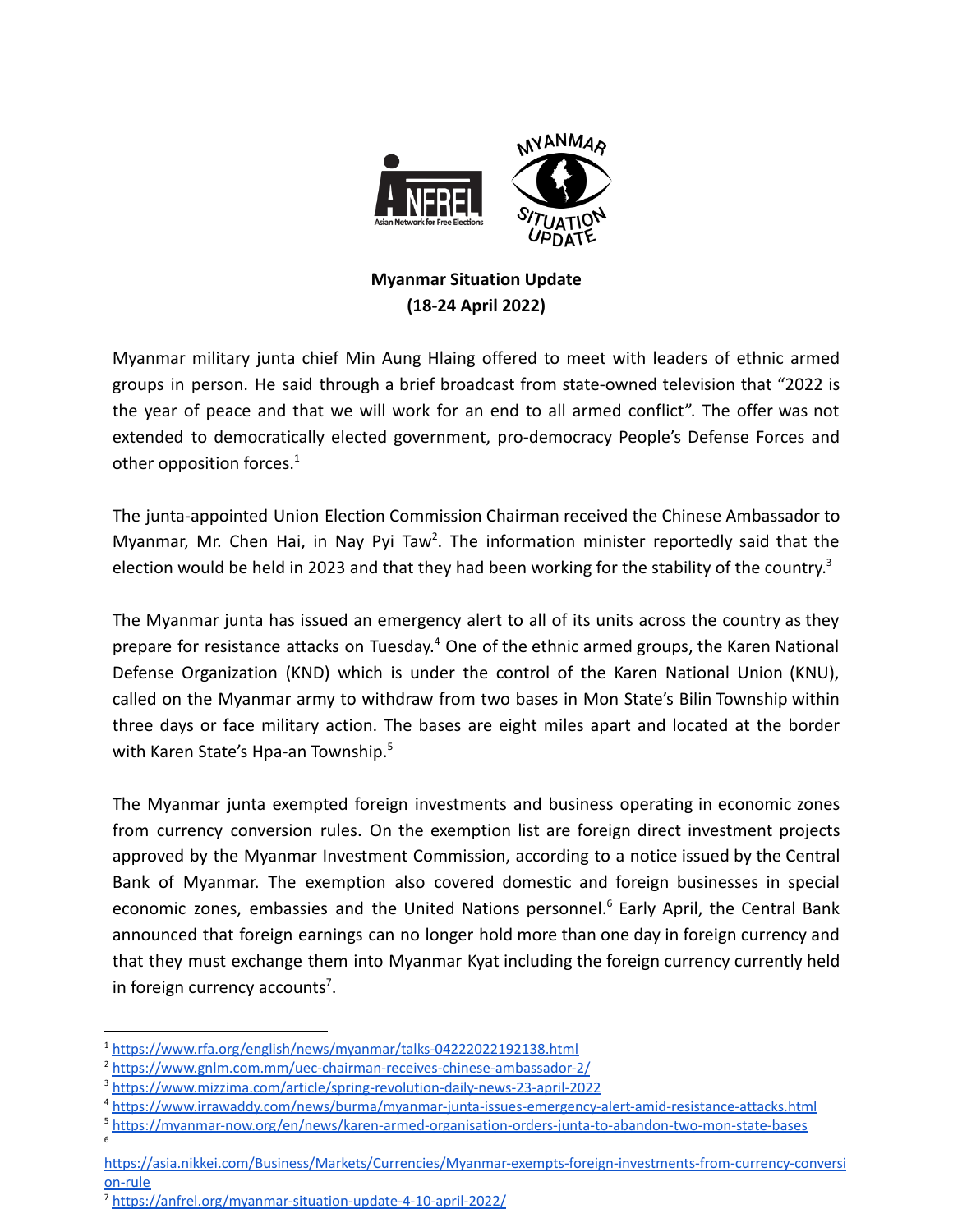The White House announced that President Joe Biden will host the leaders of member countries of the Association of Southeast Asian Nations (ASEAN) in Washington on May 12 and 13 for a US-ASEAN Special Summit to demonstrate the US's enduring commitment to the regional bloc. The US State Department spokesperson also said that Washington supports ASEAN's decision on inviting non-political representatives from Myanmar to high-level ASEAN events in the absence of progress on the Five-Point Consensus agreed by Myanmar and ASEAN last year at the ASEAN special summit in Jakarta, Indonesia, barring junta chief Min Aung Hlaing from attending the summit. $8$ 

A Cambodian delegation led by Secretary of State for the Ministry of Foreign Affairs and Head of the Office of the ASEAN Special Envoy, Kung Phoak met with the members of the junta task force on ASEAN humanitarian assistance on 20 April 2022. Kung Phoak said that Cambodia "respects Myanmar's sovereignty and territorial integrity" and is looking for ways to assist Myanmar "not with the intention to interfere in other countries' domestic problems".<sup>9</sup>

According to Human Rights Watch, ASEAN has failed to fulfill its pledges or take meaningful steps toward pressing the junta to end its human rights violations, by adopting a "five-point consensus" or by coordinating action with the broader international community.<sup>10</sup>

As a consequence of the continuing crisis in Myanmar, the children of families who have fled fighting in conflict zones are being deprived of essential immunizations due to lack of health care.<sup>11</sup> More than 1.6 million Myanmar workers lost their jobs in 2021 due to the COVID-19 pandemic and the military coup<sup>12</sup>, according to the estimates of the International Labor Organization (ILO).

Ko Ko Lay, vice chairperson of Mandalay District NLD, died of a brain hemorrhage after receiving information of his wife being killed by the junta during interrogation.<sup>13</sup> The Ministry of Women, Youth and Children of the National Unity Government (NUG) said that women accounted for 9.3% of all of those who lost lives in the revolution from the military coup up to 11 April 2022.<sup>14</sup> The Ministry of Health of NUG said 40 healthcare workers had been killed by the military junta and 362 others had been arrested since the coup last year. 15

<sup>9</sup> <sup>8</sup> <https://www.irrawaddy.com/news/burma/myanmar-junta-chief-excluded-from-us-asean-special-summit.html>

[https://www.gnlm.com.mm/nspnc-secretary-receives-cambodian-foreign-affairs-and-international-cooperation-secret](https://www.gnlm.com.mm/nspnc-secretary-receives-cambodian-foreign-affairs-and-international-cooperation-secretary-of-state-head-of-special-envoy-office-of-asean-chairmanship/) [ary-of-state-head-of-special-envoy-office-of-asean-chairmanship/](https://www.gnlm.com.mm/nspnc-secretary-receives-cambodian-foreign-affairs-and-international-cooperation-secretary-of-state-head-of-special-envoy-office-of-asean-chairmanship/)

<sup>10</sup> <https://www.hrw.org/news/2022/04/22/myanmar-aseans-failed-5-point-consensus-year>

<sup>11</sup> <https://www.rfa.org/english/news/myanmar/immunizations-04212022205537.html>

<sup>13</sup> <sup>12</sup> <https://www.rfa.org/english/news/myanmar/unemployment-04232022011800.html>

[https://www.irrawaddy.com/news/burma/myanmar-regime-murders-nld-officials-wife-and-dumps-body-on-street.ht](https://www.irrawaddy.com/news/burma/myanmar-regime-murders-nld-officials-wife-and-dumps-body-on-street.html) [ml](https://www.irrawaddy.com/news/burma/myanmar-regime-murders-nld-officials-wife-and-dumps-body-on-street.html)

<sup>14</sup> <https://www.mizzima.com/article/spring-revolution-daily-news-23-april-2022>

<sup>15</sup> <https://www.mizzima.com/article/spring-revolution-daily-news-24-april-2022>